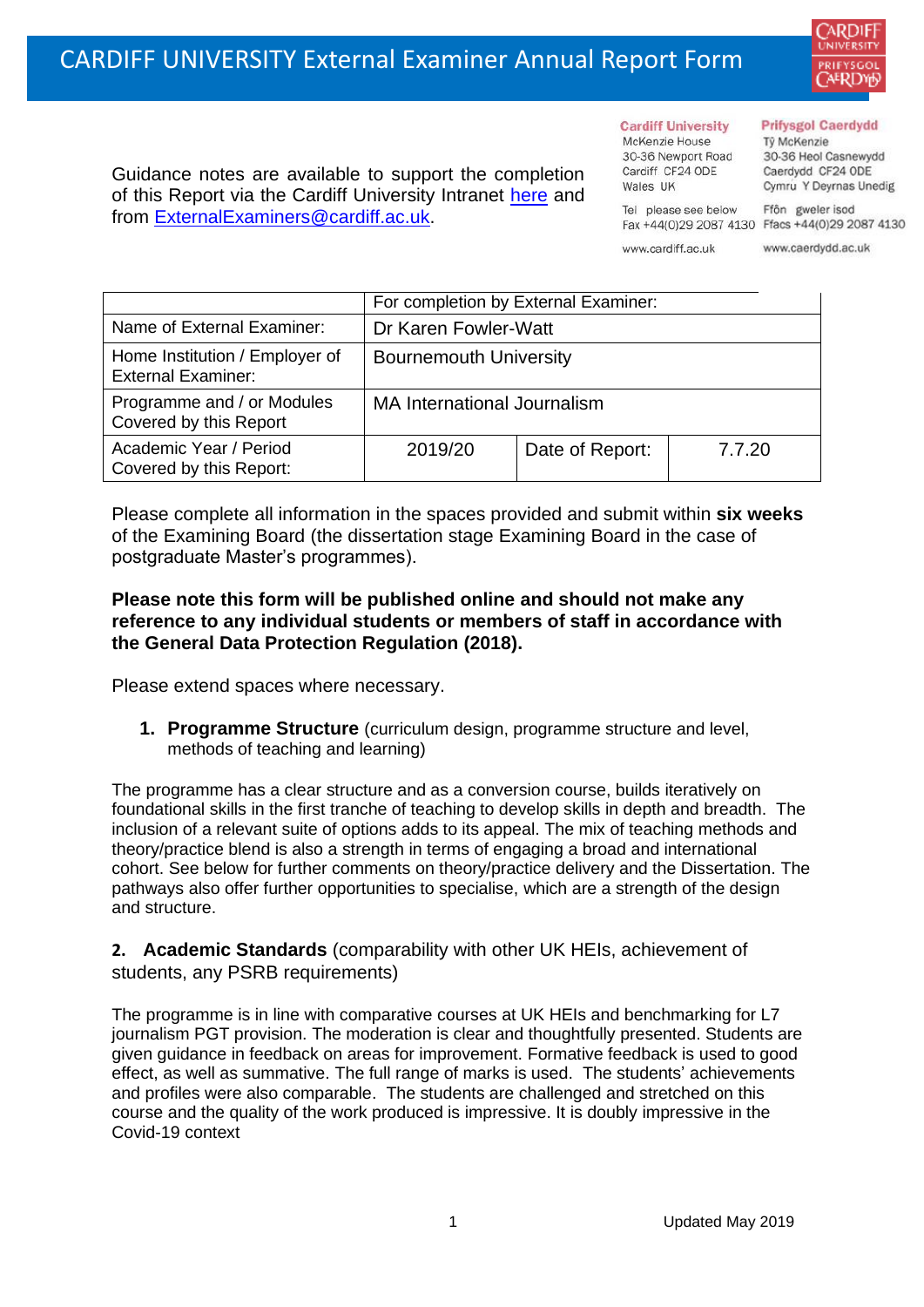The previous external examiner has commented on standards for language and for a predominantly international cohort this is always a challenge, which the team clearly engages with and rises to, directing students to proof-read and/or seek further support. I would urge maintaining focus on simplicity and clarity in written work and storytelling as key for journalistic practice. That focus will be even more important with potential pressures on recruitment/IELTS in the next cycle.

I would like to commend the course team and academic support staff on the impressive achievement of getting a large international cohort of PG students through the first two semesters of their studies in a year that has been beset by industrial action and global pandemic. Most progressed and any re-sits were manageable. This is not an easy feat and your students are lucky to have such a committed team supporting them and working to sustain a sense of community in a virtual space.

**3. The Assessment Process** (enabling achievement of aims and learning outcomes; stretch of assessment; comparability of standards between modules of the same level)

A good range of assessment techniques on the whole, although there is always room to review and consider new approaches year-on-year. Due to lockdown, alternative assessments were set (e.g. Shorthand version for multimedia story) where required and as far as I could tell, these captured the PLOs and the spirit of the module effectively, with adapted feedback sheets. They also allowed for some innovation that might be integrated more permanently into the assessment design.

There is stretch and modules compare favourably in terms of level, learning outcomes and assessment. The students are worked hard on this course, and they complete the programme with a strong set of academic and practical skills. A couple of thoughts on aspects of delivery and assessment/programme design that it would be interesting to discuss with the team further as they consider the future shape and direction of the programme:

Reflections on practice: Great to see this encouraged in reflective writing and embedded within assessment, but many of the submissions were descriptive or 'off the top of the head' reflections rather than framed by theory on reflective practice. I wonder whether this is due to a lack of explicit delivery which could also be written into the module handbooks/teaching schedules/reading lists/ILOs?

Theory/practice blend: This is particularly emphasised in IGA 1 & 2. This year I believe that 2 students have selected the academic dissertation and 78 have opted for practice-based projects for the master's phase. I am thoughtful about the conflation of research methods for academic writing and research for journalism practice. Once I have seen the Dissertations this year, I would be interested to discuss with the team further how this plays out in practice – and particularly for those students not at the top end -- where there might be confusion between academic research methods and journalism practice (e.g. semi-structured interviews are very different to interviews for journalistic storytelling, but a number of students used the terminology interchangeably).I also wonder about ethics, risk assessment etc. More to discuss here and I think a meeting is planned in the coming weeks to start the conversation.

Storytelling: If the modules/delivery mentioned (above) were reviewed, this might create space to teach more on multimedia storytelling and to innovate further – including keeping a beady eye on the externally facing website and digital storytelling, and also:

Ethical and legal context: Cognisant of the challenges of teaching law to an international cohort, there might be an argument for teaching ethics/legal context in a clearly signposted way ahead of the production of major projects. Again, one for review and further discussion once I have seen the final projects. The fake news essay goes some way here and engages the student in thinking about verification etc.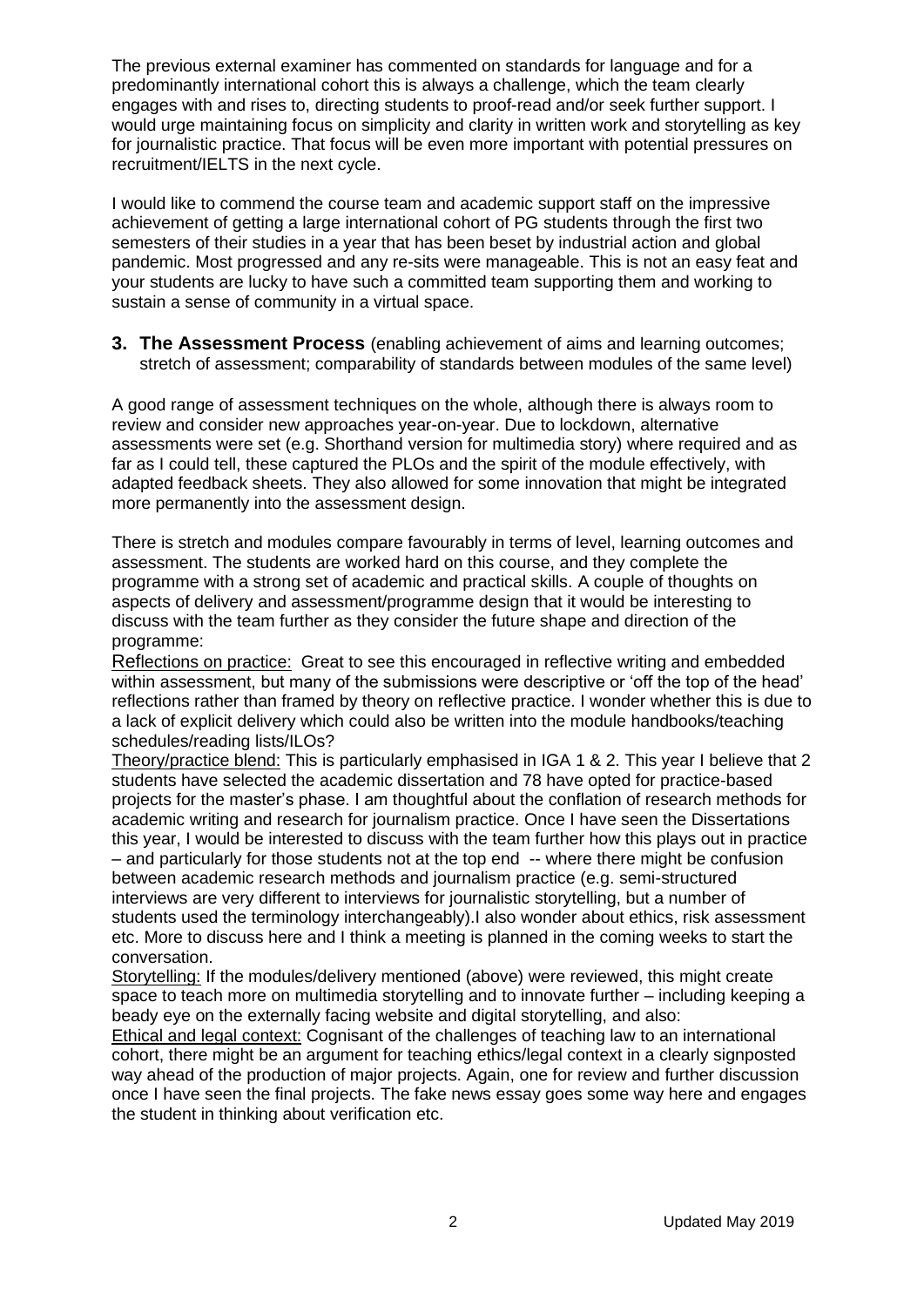4. **Examination of Master's Dissertations (if applicable)** (sample of dissertations received, appropriateness of marking schemes, standard of internal marking, classification of awards)

n/a for this report, this year.

## **5. Year-on-Year Comments**

[Previous External Examiner Reports are available from the Cardiff University Website [here.](https://www.cardiff.ac.uk/public-information/quality-and-standards/external-examiner-reports)]

This is my first year as EE for MAIJ, but I have reviewed the previous Externals comments in previous reports and noted the emphasis on language and journalism/storytelling (above). I would echo these but feel that the focus is there now on language (notwithstanding future potential pressures and challenges) and that students are referred for additional support where necessary.

In addition to the comments (above) re: storytelling, theory/practice blend. Ethics and legal context and reflective practice:

Technical quality (broadcast): I was very impressed with the technical quality in video and audio across the board, even in the weaker assignments that I looked at. Likewise, in documentary production. This is a real strength of the journalism practice elements of the course and a testament to the teaching of these skills. I hope it will be maintained. Options, visiting speakers and civic engagement: all areas of strength. Would be great to see as many master classes and visiting speakers (as evident in FNR) as possible, but I am sure there is much more going on in wider JOMEC setting that MAIJ students can also engage with. In *the Editor's Chair* and *Communicating Causes, Emerging Journalism* all engage with real-world impactful projects and some best practice in terms of innovation and transferable skills here, such as leadership, teamwork, peer-to-peer learning, industry engagement.

Global context, voice, inclusive journalism: The course could engage with these themes in even more depth (see note on reflective practice) – particularly as an international journalism course with an international mix of students - but might need to clear some space to do so.

**6. Preparation for the role of External Examiner (for new External Examiners only)** (appropriateness of briefing provided by the programme team and supporting information, visits to School, ability to meet with students, arrangements for accessing work to review)

This is my first year as EE for this programme and I would like to thank the programme team and academic support team for organising all the materials for me ahead of the board with such efficiency. All supporting materials as well as assignments and a range of samples were easily available to me. Just to note that those modules where materials were available in the External Examiner space on the VLE, were much easier to scrutinise and to find my way around. I was able to visit the School prior to lockdown for the Future of Journalism conference, when my appointment was in the works, so have a good sense of the working environment and the team. I look forward to visiting in the 'post Covid' world and to meeting students – and more of the team. - in future.

**7. Noteworthy Practice and Enhancement** (good and innovative practice in learning, teaching and assessment; opportunities for enhancement of learning opportunities)

This is a really good course with many strengths! I would highlight:

i. Peer-to-peer learning evident in group work and cohort-building. This is impressive in a large international student cohort and a testament to the team and the design of units. The response to the move to online and the Covid-19 context shows agility and real care for students – both as learners and as human beings. This is to be commended.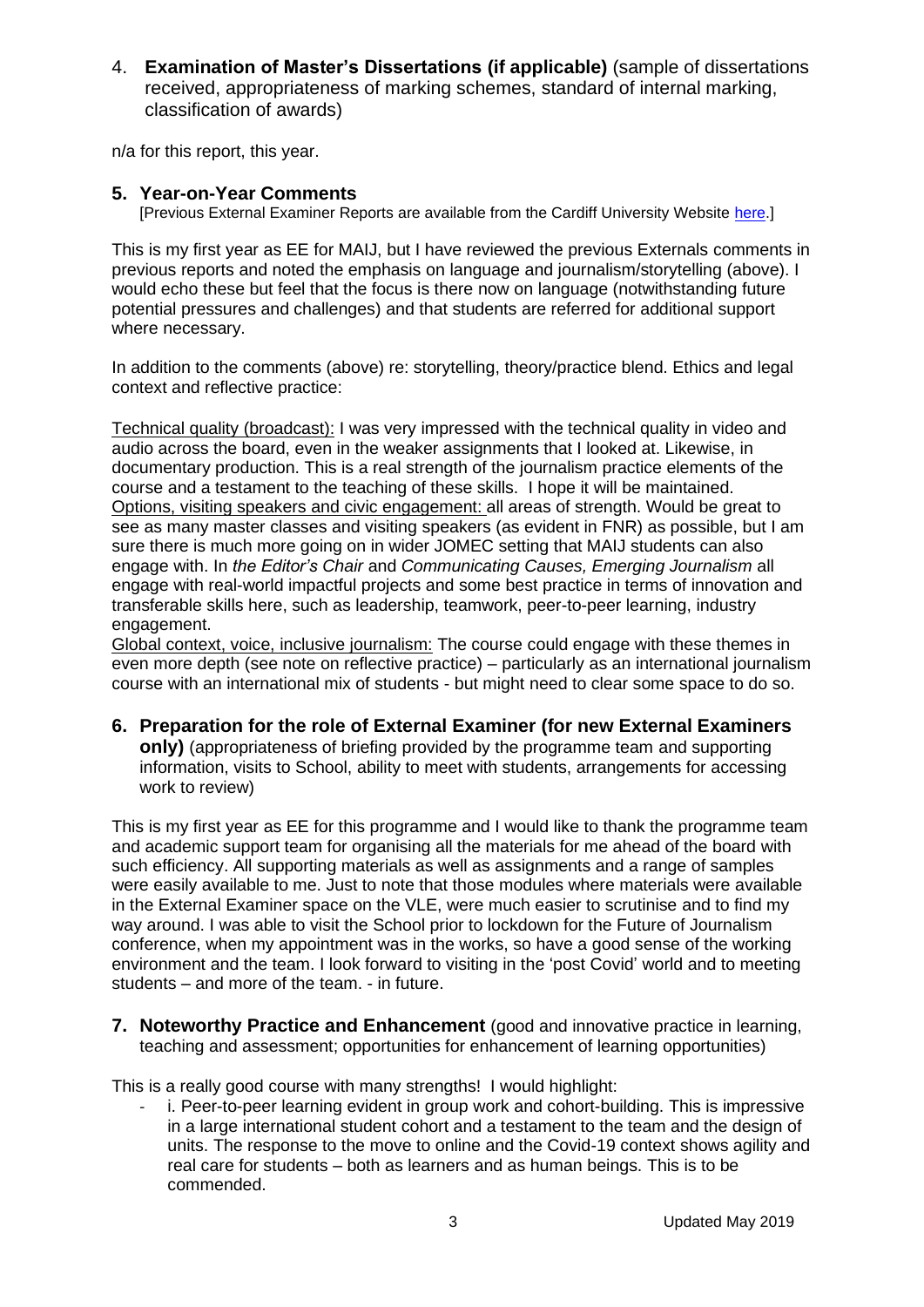- Ii. The delivery of transferable skills and 'intangibles' in the suite of options, notably *In the Editor's Chair* and *Communicating Causes*, *Emerging Journalism –*'real world' assessment and experience, engagement with industry and the wider community. Also, away days for dissertation proposal preparation, which run across the PGT programmes in JOMEC.
- Iii. The level of student achievement in technical skills across all platforms and evidence of a strong multimedia mindset/flexibility and agility. This can be built on as a strength, I think.
- Iv. Feedback and guidance for improvement/moderation amongst the team which also conveys a strong team spirit and collegiality. This underpins point i) (above).
- **8. Appointment Overview (for retiring External Examiners only)** (significant changes in standards, programme/discipline developments, implementation of recommendations, further areas of work) n/a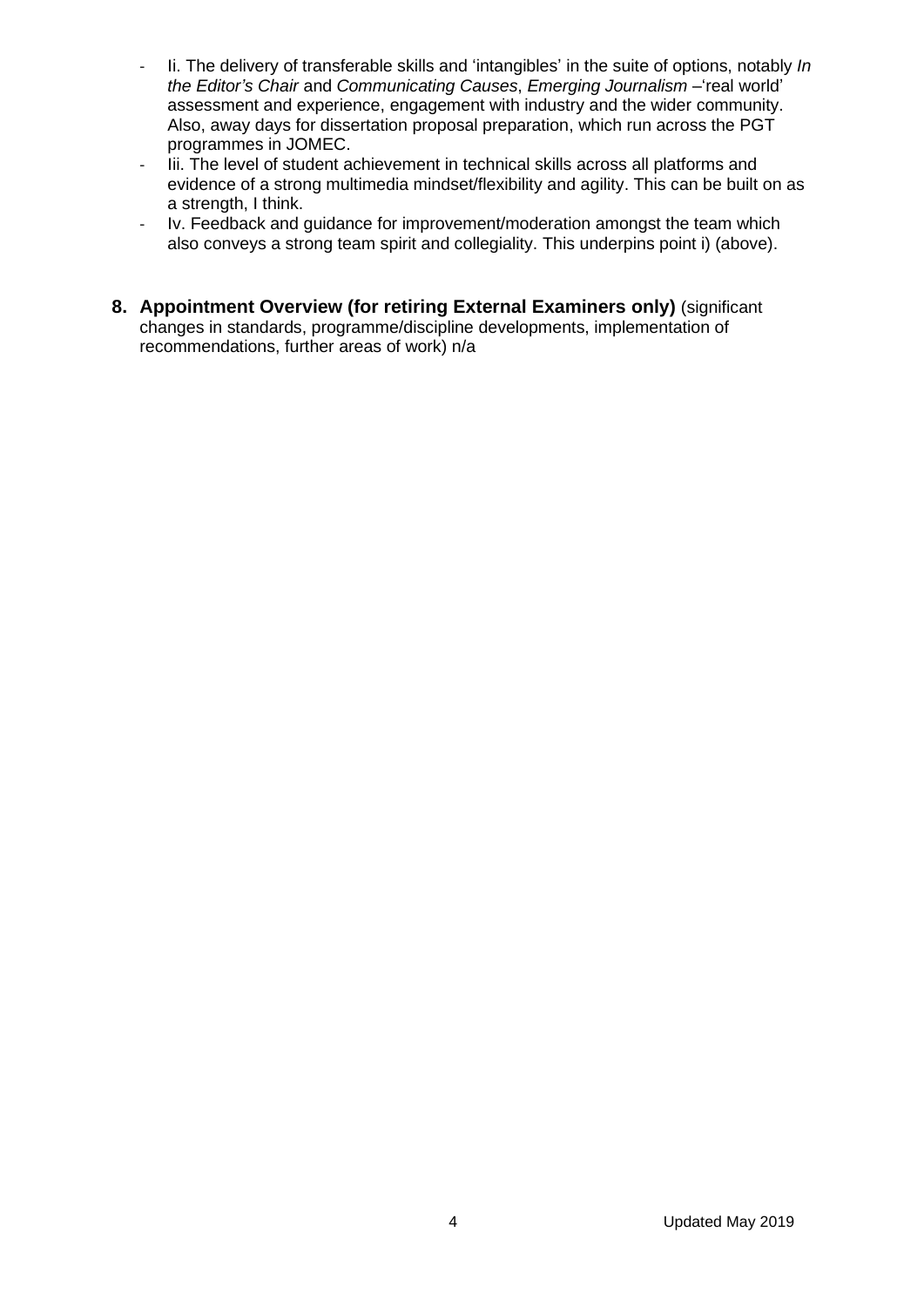# **9. Annual Report Checklist**

Please include appropriate comments within Sections 1-7 above for any answer of 'No'.

|                                                        |                                                                                                                                                             | <b>Yes</b><br>(Y) | <b>No</b><br>(N) | N/A<br>(N/A) |
|--------------------------------------------------------|-------------------------------------------------------------------------------------------------------------------------------------------------------------|-------------------|------------------|--------------|
| <b>Programme/Course information</b>                    |                                                                                                                                                             |                   |                  |              |
| 9.1                                                    | Did you receive sufficient information about the Programme and<br>its contents, learning outcomes and assessments?                                          | Y                 |                  |              |
| 9.2                                                    | Were you asked to comment on any changes to the assessment<br>of the Programme?                                                                             |                   | N                |              |
| <b>Commenting on draft examination question papers</b> |                                                                                                                                                             |                   |                  |              |
| 9.3                                                    | Were you asked to approve all examination papers contributing<br>to the final award?                                                                        |                   |                  | N/A          |
| 9.4                                                    | Were the nature, spread and level of the questions appropriate?                                                                                             |                   |                  | N/A          |
| 9.5                                                    | Were suitable arrangements made to consider your comments?                                                                                                  |                   |                  | N/A          |
|                                                        | <b>Examination scripts</b>                                                                                                                                  |                   |                  |              |
| 9.6                                                    | Did you receive a sufficient number of scripts to be able to assess<br>whether the internal marking and classifications were appropriate<br>and consistent? |                   |                  | N/A          |
| 9.7                                                    | Was the general standard and consistency of marking<br>appropriate?                                                                                         |                   |                  | N/A          |
| 9.8                                                    | Were the scripts marked in such a way as to enable you to see<br>the reasons for the award of given marks?                                                  |                   |                  | N/A          |
| 9.9                                                    | Were you satisfied with the standard and consistency of marking<br>applied by the internal examiners?                                                       |                   |                  | N/A          |
| 9.10                                                   | In your judgement, did you have the opportunity to examine a<br>sufficient cross-section of candidates' work contributing to the<br>final assessment?       |                   |                  | N/A          |
|                                                        | <b>Coursework and practical assessments</b>                                                                                                                 |                   |                  |              |
| 9.11                                                   | Was the choice of subjects for coursework and / or practical<br>assessments appropriate?                                                                    | Y                 |                  |              |
| 9.12                                                   | Were you afforded access to an appropriate sample of<br>coursework and / or practical assessments?                                                          | Y                 |                  |              |
| 9.13                                                   | Was the method and general standard of assessment<br>appropriate?                                                                                           | Y                 |                  |              |
| 9.14                                                   | Is sufficient feedback provided to students on their assessed<br>work?                                                                                      | Y                 |                  |              |
|                                                        | <b>Clinical examinations (if applicable)</b>                                                                                                                |                   |                  |              |
| 9.15                                                   | Were satisfactory arrangements made for the conduct of clinical<br>assessments?                                                                             |                   |                  | N/A          |
| <b>Sampling of work</b>                                |                                                                                                                                                             |                   |                  |              |
| 9.16                                                   | Were you afforded sufficient time to consider samples of<br>assessed work?                                                                                  | Y                 |                  |              |
|                                                        | <b>Examining board meeting</b>                                                                                                                              |                   |                  |              |
| 9.17                                                   | Were you able to attend the Examining Board meeting?                                                                                                        | Y                 |                  |              |
| 9.18                                                   | Was the Examining Board conducted properly, in accordance with                                                                                              | Y                 |                  |              |